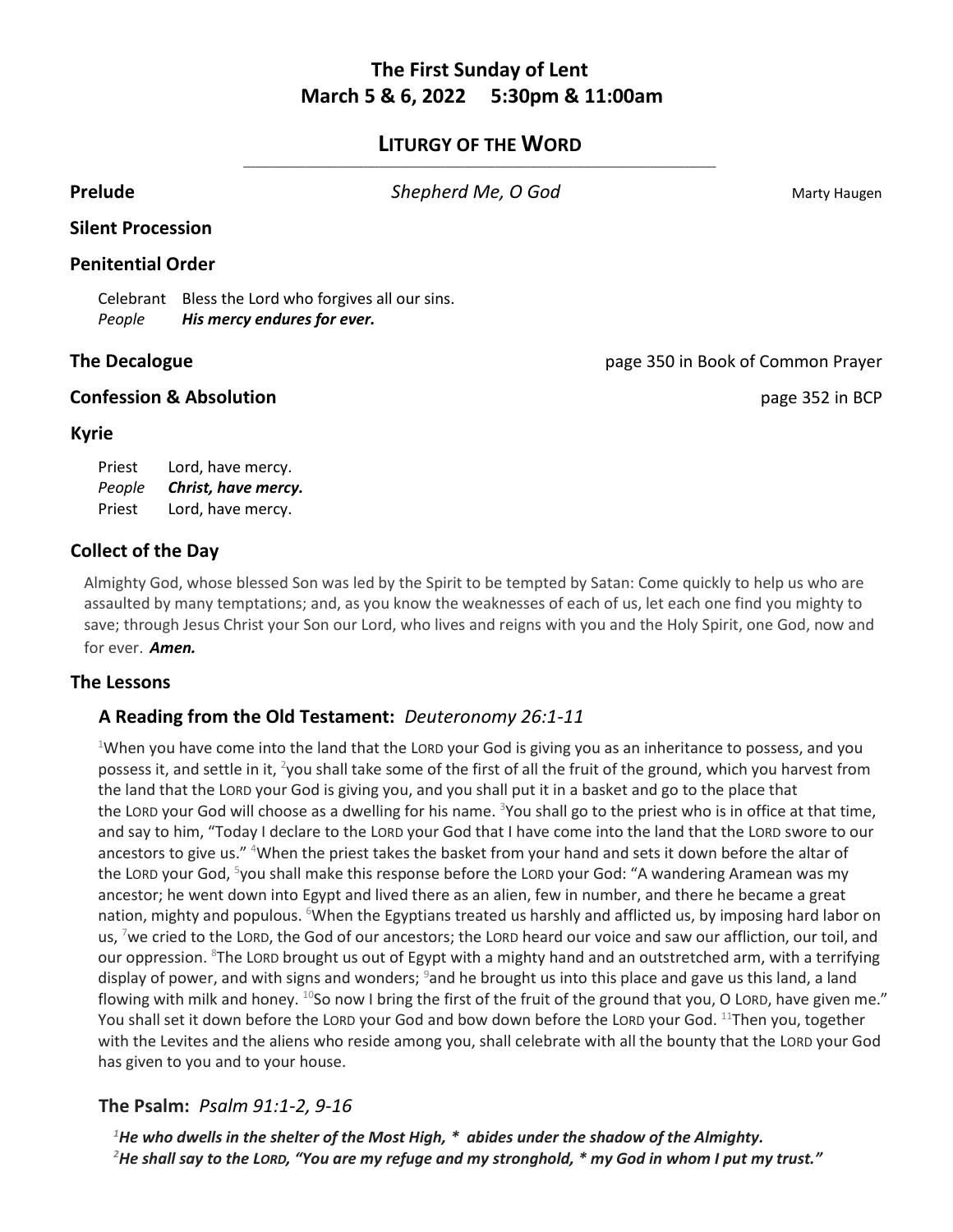*<sup>9</sup>Because you have made the LORD your refuge, \* and the Most High your habitation,*

*<sup>10</sup>There shall no evil happen to you, \* neither shall any plague come near your dwelling.*

*<sup>11</sup>For he shall give his angels charge over you, \* to keep you in all your ways.*

*<sup>12</sup>They shall bear you in their hands, \* lest you dash your foot against a stone.*

*<sup>13</sup>You shall tread upon the lion and the adder; \**

*you shall trample the young lion and the serpent under your feet.*

- *<sup>14</sup>Because he is bound to me in love, therefore will I deliver him; \**
- *I will protect him, because he knows my Name.*

*<sup>15</sup>He shall call upon me, and I will answer him; \**

*I am with him in trouble; I will rescue him and bring him to honor.*

*<sup>16</sup>With long life will I satisfy him, \* and show him my salvation.*

# **The Epistle:** *Romans 10:8b-13*

 $8b$ "The word is near you, on your lips and in your heart" (that is, the word of faith that we proclaim);  $9b$ ecause if you confess with your lips that Jesus is Lord and believe in your heart that God raised him from the dead, you will be saved.  $^{10}$ For one believes with the heart and so is justified, and one confesses with the mouth and so is saved. <sup>11</sup>The scripture says, "No one who believes in him will be put to shame." <sup>12</sup>For there is no distinction between Jew and Greek; the same Lord is Lord of all and is generous to all who call on him. 13For, "Everyone who calls on the name of the Lord shall be saved."

# **The Holy Gospel:** *Luke 4:1-13*

[After his baptism,] <sup>1</sup>Jesus, full of the Holy Spirit, returned from the Jordan and was led by the Spirit in the wilderness, <sup>2</sup>where for forty days he was tempted by the devil. He ate nothing at all during those days, and when they were over, he was famished. <sup>3</sup>The devil said to him, "If you are the Son of God, command this stone to become a loaf of bread." <sup>4</sup>Jesus answered him, "It is written, 'One does not live by bread alone.' " <sup>5</sup>Then the devil led him up and showed him in an instant all the kingdoms of the world. <sup>6</sup>And the devil said to him, "To you I will give their glory and all this authority; for it has been given over to me, and I give it to anyone I please. <sup>7</sup>If you, then, will worship me, it will all be yours." <sup>8</sup>Jesus answered him, "It is written, 'Worship the Lord your God, and serve only him.'" <sup>9</sup>Then the devil took him to Jerusalem, and placed him on the pinnacle of the temple, saying to him, "If you are the Son of God, throw yourself down from here, <sup>10</sup>for it is written, 'He will command his angels concerning you, to protect you,' <sup>11</sup>and 'On their hands they will bear you up, so that you will not dash your foot against a stone.'" <sup>12</sup>Jesus answered him, "It is said, 'Do not put the Lord your God to the test.'" <sup>13</sup>When the devil had finished every test, he departed from him until an opportune time.

# **The Sermon**

**Nicene Creed pg. 358 in Book of Common Prayer** 

# **Prayers of the People**

Presider or Deacon We pray to you O Lord,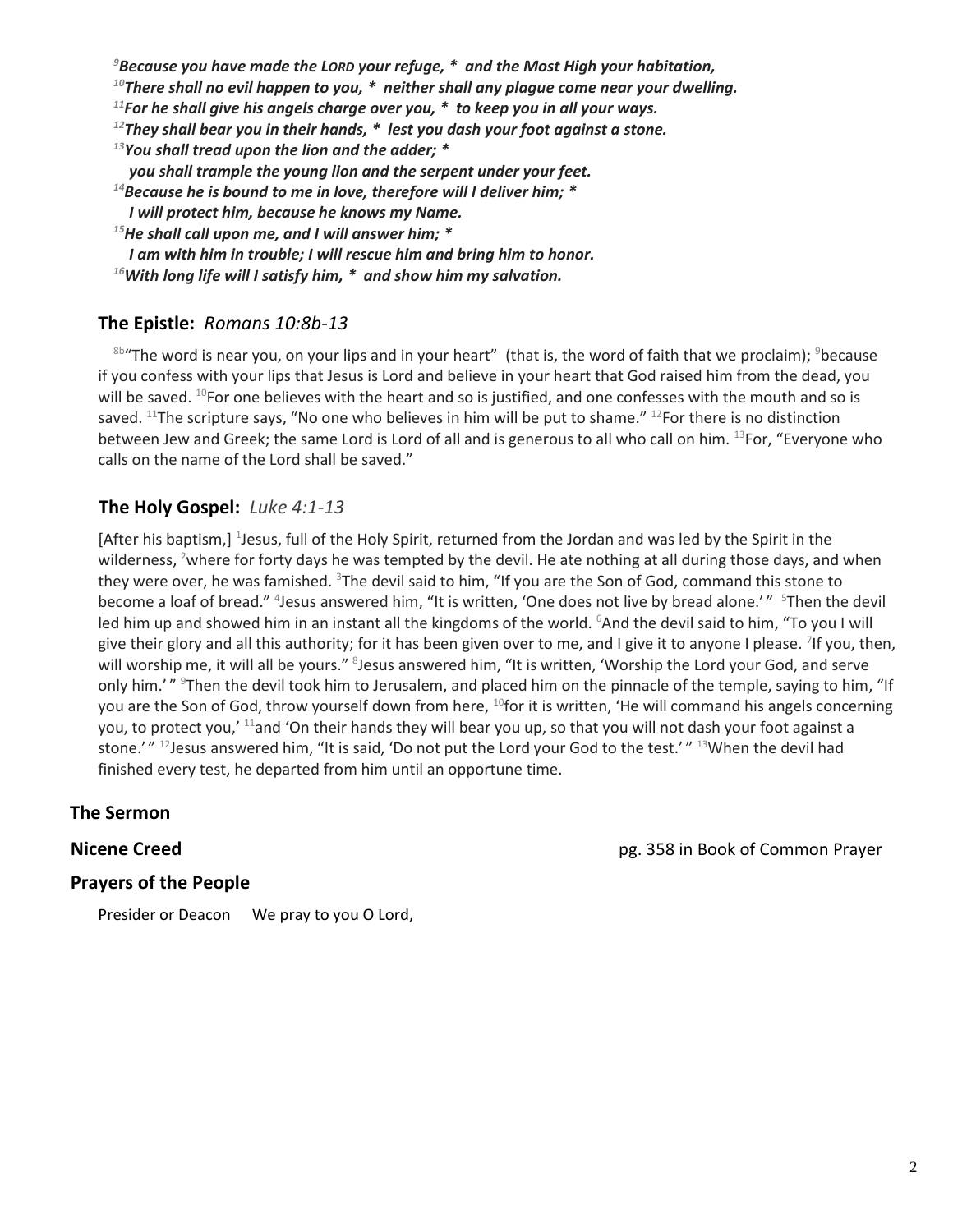*Music Response after each petition*



**The Peace**

# **HOLY COMMUNION**

**Offertory Music** *Shepherd of souls, refresh and bless* (5:30 service) Hymnal #343 Shepherd of souls, refresh and bless thy chosen pilgrim flock with manna in the wilderness, with water from the rock. We would not live by bread alone, but by thy word of grace, in strength of which we travel on to our abiding-place. Be known to us in breaking bread, and do not then depart; Savior, abide with us, and spread thy table in our heart. Lord, sup with us in love divine thy Body and thy Blood, that living bread, that heavenly wine, be our immortal food.

James Montgomery (1771-1845), alt.

*Jesus Walked this Lonesome Valley* (11:00) Theron W. Kirk

# **Offertory**

Celebrant All things come of thee, O Lord. *People And of thine own have we given thee.*

# **The Great Thanksgiving -** *Eucharistic Prayer B*

| Celebrant | The Lord be with you.                                                        |
|-----------|------------------------------------------------------------------------------|
| People    | And also with you.                                                           |
| Celebrant | Lift up your hearts.                                                         |
| People    | We lift them to the Lord.                                                    |
| Celebrant | Let us give thanks to the Lord our God.                                      |
| People    | It is right to give him thanks and praise.                                   |
| Celebrant | It is right, and a good and joyful thing to proclaim the glory of your Name: |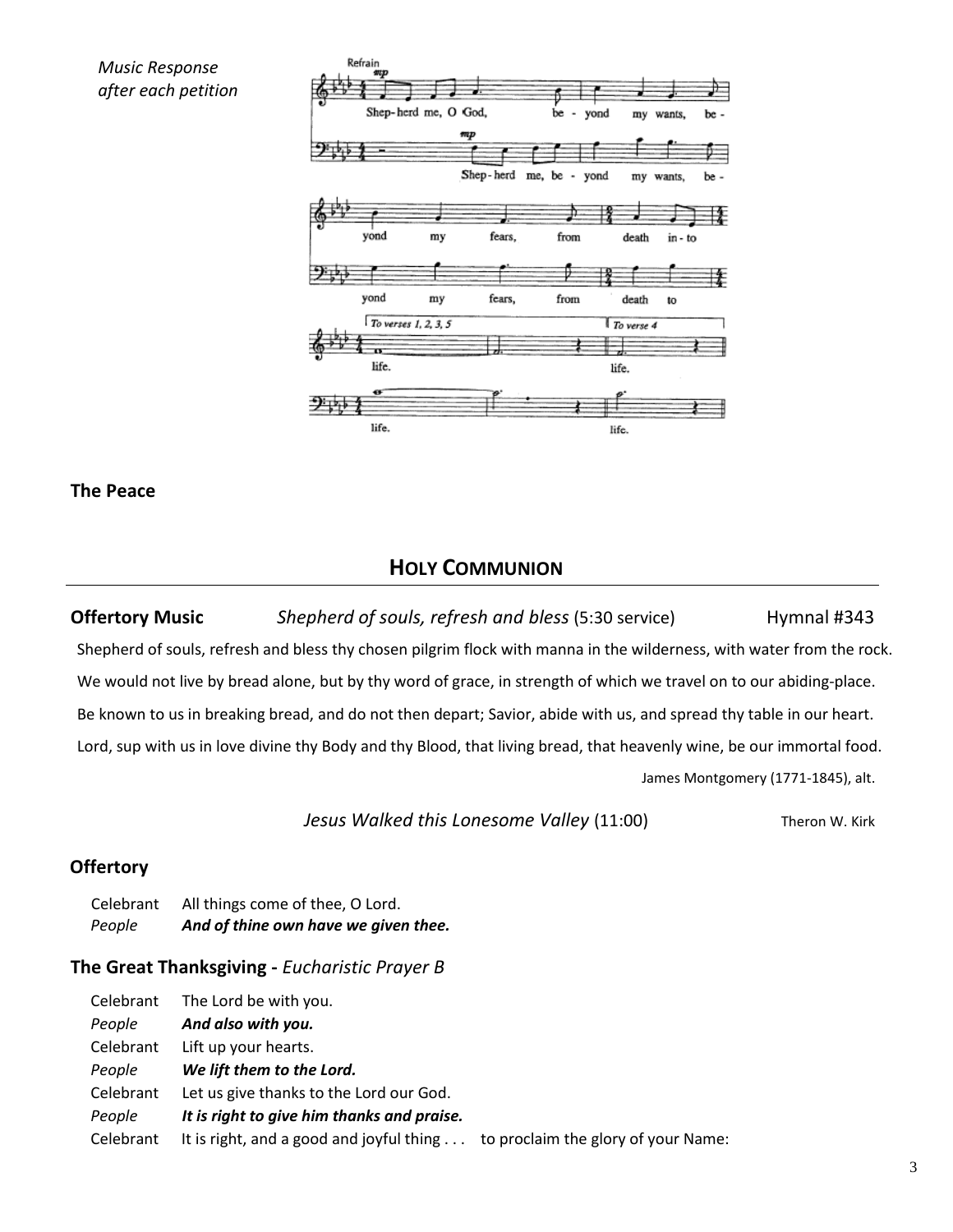### **Sanctus**

*People Holy, holy, holy Lord, God of power and might, heaven and earth are full of your glory. Hosanna in the highest. Blessed is he who comes in the name of the Lord. Hosanna in the highest.*

*Celebrant* We give thanks to you, O God . . .

. . . Therefore, according to his command, O Father,

### *We remember his death, We proclaim his resurrection, We await his coming in glory;*

And we offer our sacrifice and thanksgiving . . .

. . . By him, and with him, and in him, in the unity of the Holy Spirit all honor and glory is yours, Almighty Father, now and for ever. **AMEN.**

### **The Lord's Prayer**

*Our Father, who art in heaven, hallowed be thy Name, thy kingdom come, thy will be done, on earth as it is in heaven. Give us this day our daily bread. And forgive us our trespasses, as we forgive those who trespass against us. And lead us not into temptation, but deliver us from evil. For thine is the kingdom and the power, and the glory, for ever and ever. Amen.*

## **The Breaking of the Bread**

### *A period of silence is kept.*

Lamb of God, you take away the sins of the world: *have mercy on us.* Lamb of God, you take away the sins of the world: *have mercy on us.* Lamb of God, you take away the sins of the world: *grant us peace.*

### **Communion Music** *On Eagle's Wings* **Michael Joncas** Michael Joncas

**Verse 1:** You who dwell in the shelter of the Lord, Who abide in His shadow for life, Say to the Lord: "My refuge, my Rock in whom I trust!"

**Refrain:** And He will raise you up on eagle's wings, Bear you on the breath of dawn, Make you to shine like the sun, And hold you in the palm of His hand.

**Verse 2:** The snare of the fowler will never capture you, And famine will bring you no fear: Under His wings your refuge, His faithfulness your shield. (Refrain)

**Verse 3:** You need not fear the terror of the night, Nor the arrow that flies by day; Though thousands fall about you, Near you it shall not come. (Refrain)

**Verse 4:** For to His angels He's given a command. To guard you in all of your ways; Upon their hands they will bear you up, Lest you dash your foot against a stone. (Refrain)

**Coda:** And hold you, hold you in the palm of His hand.

### **Postcommunion Prayer**

*Eternal God, heavenly Father, you have graciously accepted us as living members of your Son our Savior Jesus Christ, and you have fed us with spiritual food in the Sacrament of his Body and Blood. Send us now into the world in peace, and grant us strength and courage to love and serve you with gladness and singleness of heart; through Christ our Lord. Amen.*

## **Blessing**